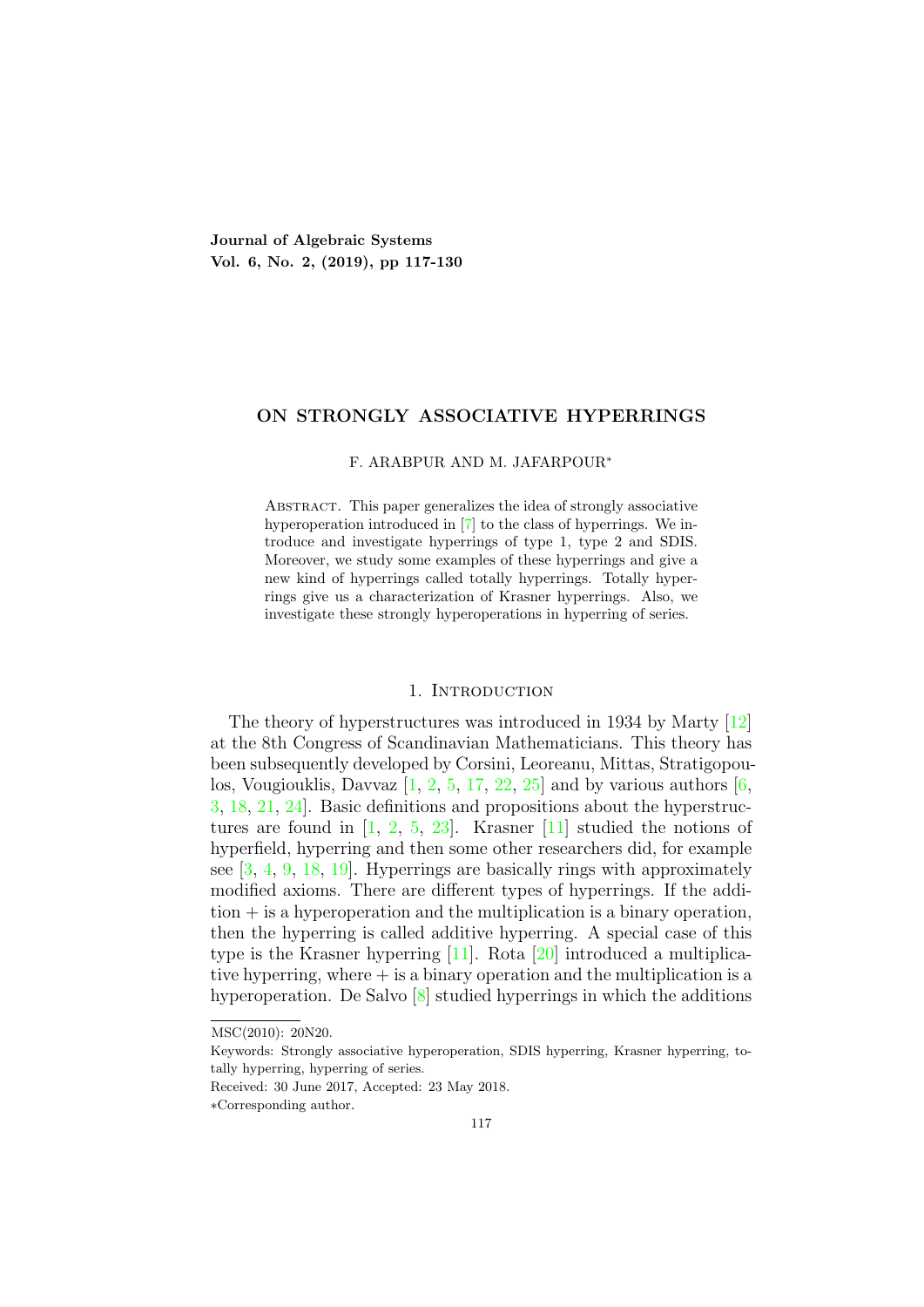and the multiplications were hyperoperations. Surveys of hyperrings theory and its applications can be found in the book of Davvaz and Leoreanu-Fotea [5]. In particular, the relationships between the fuzzy sets, soft sets and hyperrings have been considered by many researchers for example see  $[4, 13, 14, 15]$ . In this paper, we first generalize the idea of strongly associative hyperoperation (SASS) introduced in [7] to the class of hyperrings. Next, using SASS and SDIS notions we introduce some types of hyperrings which are called type1, type2 and totally, respectively. Finally, a characterization of Krasner hyperrings by strongly distributive hyperrings are investigated. In the following, we give the preliminaries which will be used throughout this article.

**Definition 1.1.** Let H be a non-empty set and  $\circ: H \times H \longrightarrow \mathcal{P}^*(H)$ be a hyperoperation. Then, the couple  $(H, \circ)$  is called a hypergroupoid. For non-empty subsets A and B of H and  $x \in H$ , we define:

$$
A \circ B = \bigcup_{a \in A, b \in B} a \circ b , \quad A \circ x = A \circ \{x\}.
$$

**Definition 1.2.** A hypergroupoid  $(H, \circ)$  is called hypergroup if for all  $a, b, c$  in  $H$ , it satisfies the following conditions:

- (1)  $(a \circ b) \circ c = a \circ (b \circ c),$
- (2)  $a \circ H = H = H \circ a$ .

A semihypergroup  $H$  is *complete* if it satisfies one of the following equivalent conditions:

- (1)  $\forall (x, y) \in H^2, \forall a \in x \circ y, \mathcal{C}(a) = x \circ y$ , where  $\mathcal{C}(a)$  denotes the complete closure of a,
- $(2) \ \forall (x, y) \in H^2, \mathcal{C}(x \circ y) = x \circ y,$
- (3)  $\forall (n,m) \in \mathbb{N}^2, m, n \geq 2, \forall (x_1, ..., x_n) \in H^n, \forall (y_1, ..., y_m) \in H^m,$ the following implication is valid:

$$
\Pi_{i=1}^n x_i \cap \Pi_{j=1}^m y_j \neq \emptyset \Rightarrow \Pi_{i=1}^n x_i = \Pi_{j=1}^m y_j.
$$

**Theorem 1.3.** ([1]) A semihypergroup  $(H, \circ)$  is complete if it can be written as a union  $H = \bigcup_{s \in S} A_s$  of its subsets, where S and  $A_s$  satisfy the conditions:

- (1)  $(S, \cdot)$  is a semigroup,
- (2) for all  $(s,t) \in S^2$ , where  $s \neq t$ , we have  $A_s \cap A_t = \emptyset$ ,
- (3) if  $(a, b) \in A_s \times A_t$ , then  $a \circ b = A_{s \cdot t}$ .

**Definition 1.4.** Let  $(H, \circ)$  be a hypergroupoid. Then,

(1) An element  $e \in H$  is called an *identity* if  $x \in e \circ x \cap x \circ e$ , for every  $x \in H$ .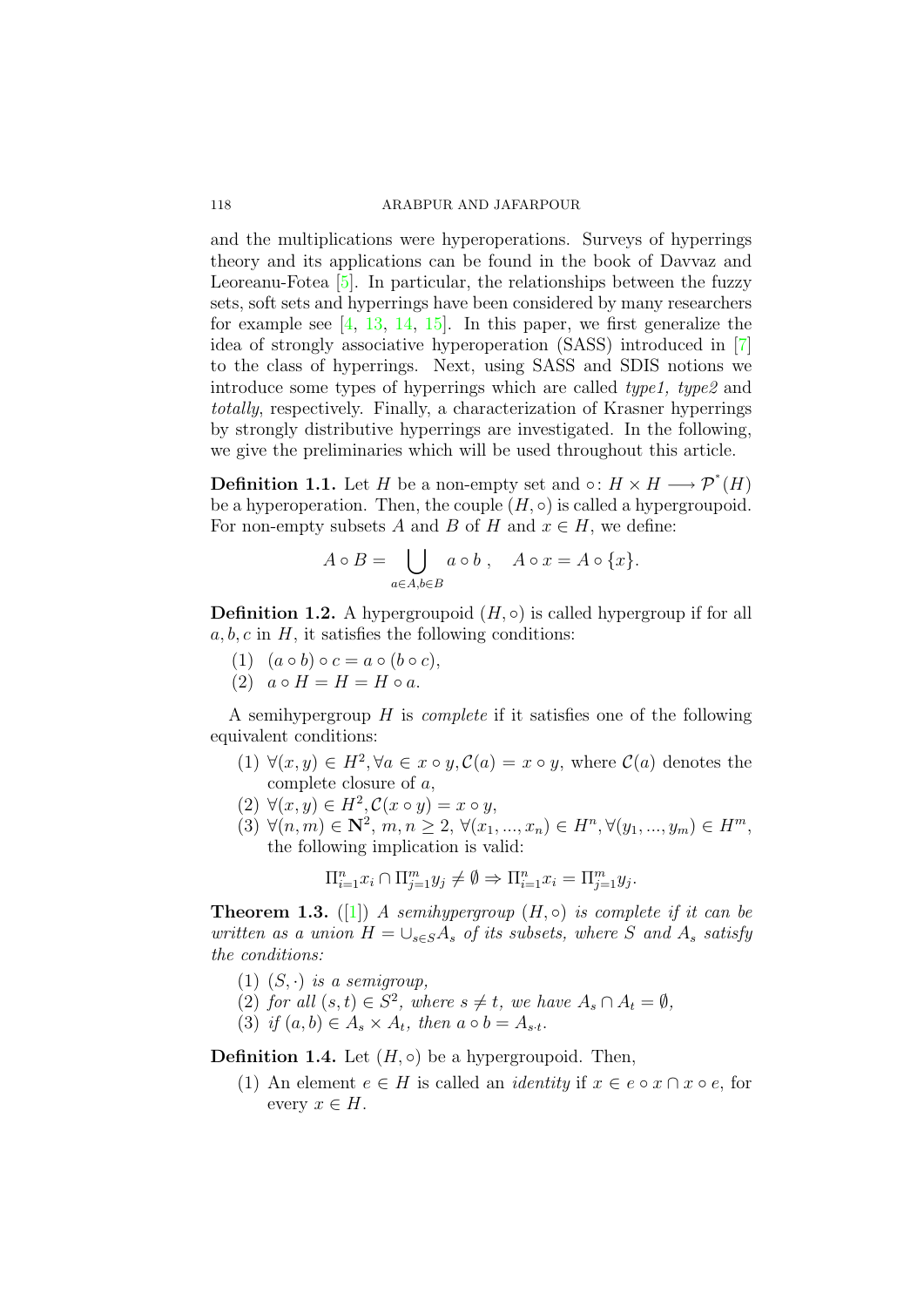(2) Let e be an identity element in H. Then, the element  $x' \in H$ is called an *inverse* of  $x \in H$  if  $e \in x \circ x' \cap x' \circ x$ .

**Definition 1.5.** A semihypergroup  $(H, \circ)$  is *regular* if it has at least one identity and each element has at least one inverse.

**Definition 1.6.** A canonical hypergroup  $(H, +)$  is a non-empty set H equipped with a hyperoperation  $+$  with the following properties:

- (1)  $x + y = y + z$ ,  $\forall x, y \in H$ ,
- (2)  $(x + y) + z = x + (y + z), \forall x, y, z \in H,$
- (3)  $\exists!0_H \in H$  such that  $0_H + x = x = x + 0_H$ ,  $\forall x \in H$ ,
- (4)  $\forall x \in H \exists ! y \in H$  such that  $0_H \in x + y$ . We denote  $y = -x$ ,
- (5)  $x \in y + z \Longleftrightarrow z \in x y, \forall x, y, z \in H$ .

**Definition 1.7.** ([7]) Let H be a non-empty set and ∘:  $H \times H$  →  $\mathcal{P}^*(H)$  be a hyperoperation. Then,

- (1)  $\circ$  is called left strongly associative if for all  $x, y, z \in H$  and for all  $t \in y \circ z$ , there exists  $s \in x \circ y$  such that  $x \circ t = s \circ z$ ,
- (2)  $\circ$  is called right strongly associative if for all  $x, y, z \in H$  and for all  $t \in x \circ y$ , there exists  $s \in y \circ z$  such that  $t \circ z = x \circ s$ ,
- $(3)$   $\circ$  is strongly associative or for simplicity SASS if it is left and right strongly associative.

**Definition 1.8.** ([7]) A hypergroupoid  $(H, \circ)$  is called left(right) strongly associative if the hyperoperation  $\circ$  is left(right) strongly associative.  $(H, \circ)$  is called strongly associative if  $\circ$  is strongly associative.

Remark 1.9. The group operation is strongly associative.

# 2. Strongly hyperoperations in hyperrings

**Definition 2.1.** A general hyperring  $(R, +, *)$  is a non-empty set R such that  $(R, +)$  is a hypergroup,  $(R, *)$  is an associative hyperoperation and hyperoperation  $+$  is distributive with respect to the hyperoperation  $\ast$ , i.e.,  $x \ast (y + z) = (x * y) + (x * z)$  which means that:

$$
\bigcup_{t \in y+z} x \ast t = \bigcup_{u \in x \ast y, v \in x \ast z} u + v
$$

and  $(y + z) * x = (y * x) + (z * x)$ .

The above Definition was given by Vougiouklis [24] and then used by Spartalis [21].

**Definition 2.2.** A subhyperring of a hyperring  $(R, +, *)$  is a nonempty subset  $S$  of  $R$  that preserves the structure of the hyperring  $R$ , i.e. a hyperring  $(S, +, *)$  with  $S \subseteq R$ .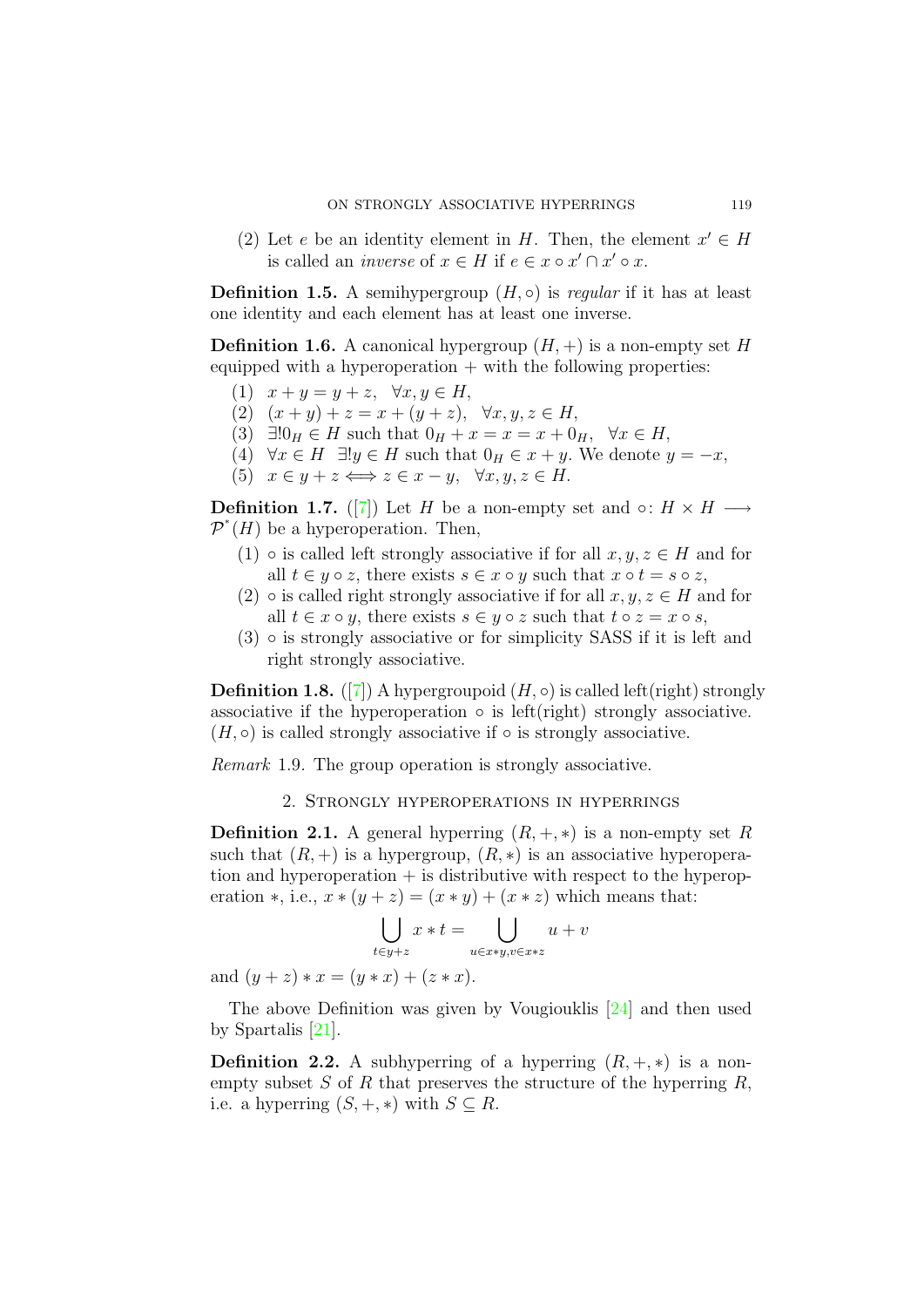In the following, we present a definition to obtain a new class of hyperrings.

**Definition 2.3.** Let R be a non-empty set and  $\circ$ ,  $* : R \times R \longrightarrow \mathcal{P}^*(R)$ be two hyperoperations. Then,

- $(1)$  \* is called left strongly distributive with respect to  $\circ$  if for all  $x, y, z \in R$  and for all  $t \in y \circ z$ , there exists  $u \in x * y$  and  $v \in x * z$  such that  $x * t = u \circ v$ , also for all  $s \in x * y$  and  $t \in x * z$ , there exists  $w \in y \circ z$  such that  $x * w = s \circ t$ ,
- $(2)$   $\ast$  is called right strongly distributive with respect to  $\circ$  if for all  $x, y, z \in R$  and for all  $t \in y \circ z$ , there exists  $u \in y * x$  and  $v \in z * x$  such that  $t * x = u \circ v$ , also for all  $s \in y * x$  and  $t \in z * x$ , there exists  $w \in y \circ z$  such that  $w * x = s \circ t$ ,
- $(3)$  \* is strongly distributive with respect to  $\circ$  if it is left and right strongly distributive.

*Remark* 2.4. It is clear that if  $*$  is a commutative hyperoperation, then left and right strongly distributive coincide.

**Lemma 2.5.** If  $*$  is strongly distributive with respect to  $\circ$ , then  $*$  is distributive with respect to  $\circ$ .

*Proof.* Let  $*$  be strongly distributive with respect to  $\circ$  and  $(x, y, z) \in$  $R^3$ . Then, we have  $\{x * t | t \in y \circ z\} = \{u \circ v | u \in x * y, v \in x * z\}$ . Hence  $x * (y \circ z) = (x * y) \circ (x * z)$ . Similarly  $(y \circ z) * x = (y * x) \circ (z * x)$ .  $\Box$ 

**Definition 2.6.** Let  $\mathbf{R} = (R, +, *)$  be a hyperring. Then,

- (1) **R** is called of type 1 if the hyperoperation  $+$  is strongly associative,
- (2) **R** is called of type 2 if the hyperoperation  $*$  is strongly associative,
- (3) R is called SDIS if the hyperoperation ∗ is strongly distributive with respect to  $+$ .

**Definition 2.7.** A hyperring  $(R, +, *)$  is called totally hyperring if it is of type 1, 2 and SDIS.

Remark 2.8. Every ring is a totally hyperring.

*Remark* 2.9. If S is a subhyperring of R and R is totally, then S is a totally hyperring.

**Example 2.10.** Let  $(R = \{e, a\}, +, *)$ , where

|  | $+  e - a $             |  | $\ast \begin{array}{ccc} & e & & a \end{array}$                           |
|--|-------------------------|--|---------------------------------------------------------------------------|
|  | $e \mid e \quad a$      |  | $e \begin{bmatrix} e \end{bmatrix}$ $e \begin{bmatrix} e,a \end{bmatrix}$ |
|  | $a \mid a \in \{e, a\}$ |  | $a   \{e,a\} \{e,a\}$                                                     |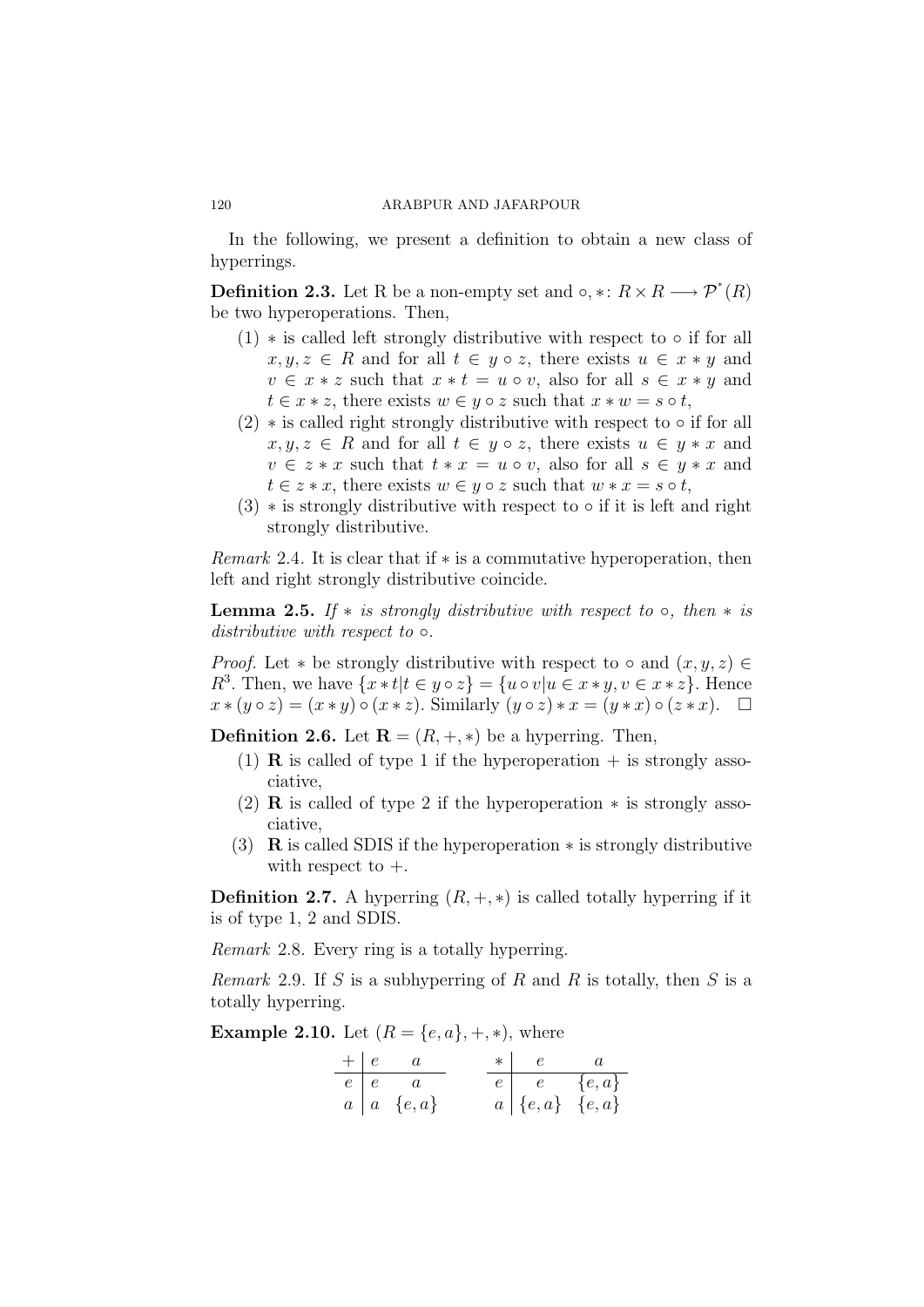be a hyperring. Then,  $R$  is a general hyperring that is neither type 1 nor type 2 and it is not SDIS, too.

There exist hyperrings of type 1 and 2, which are not SDIS. The next example is such a hyperring.

**Example 2.11.** Let  $(R = \{e, a, b, c\}, +, *)$ , where

| $+\begin{array}{ccc} e\ \end{array}$ a b c                              |  |  |  | $\ast \begin{array}{ccc} e & a & b & c \end{array}$ |  |
|-------------------------------------------------------------------------|--|--|--|-----------------------------------------------------|--|
| $e \,   \, \{e, a\} \,   \, \{a, b\} \,   \, \{b, c\} \,   \, \{e, c\}$ |  |  |  | $e   \{e, a\} \{b, c\} \{e, a\} \{b, c\}$           |  |
| $a   \{a,b\} \{b,c\} \{e,c\} \{e,a\}$                                   |  |  |  | $a   \{b, c\} \{e, a\} \{b, c\} \{e, a\}$           |  |
| $b   \{b, c\} \{e, c\} \{e, a\} \{a, b\}$                               |  |  |  | $b   \{e, a\} \{b, c\} \{e, a\} \{b, c\}$           |  |
| $c \mid \{e, c\} \mid \{e, a\} \mid \{a, b\} \mid \{b, c\}$             |  |  |  | $c   \{b,c\} \{e,a\} \{b,c\} \{e,a\}$               |  |

R is a hyperring of type 1 and 2 but it is not SDIS, since

$$
e*(e+e) = \{e*t \mid t \in e+e\} \neq \{u+v \mid u \in e*e, v \in e*e\} = (e*e) + (e*e).
$$

Also, there exists SDIS hyperring which is not of type 1 and type 2. The next example is such a hyperring.

**Example 2.12.** Let  $R = (\{a, b\}, +, *)$ , where

|                                                                            | $+ a $ b |  | $\star \begin{array}{ccc} a & b \end{array}$ |
|----------------------------------------------------------------------------|----------|--|----------------------------------------------|
| $\begin{array}{c cc} a & a & \{a,b\} \\ b & \{a,b\} & \{a,b\} \end{array}$ |          |  | $a \mid a \{a,b\}$                           |
|                                                                            |          |  | $b \mid a \{a,b\}$                           |

be a hyperring. Then,  $R$  is neither of type 1 nor type 2 but it is SDIS.

**Example 2.13.** Let  $(R = \{e, a, b\}, +, *)$ , where

|  | $+ \begin{array}{ccc} e & a & b \end{array}$ |  | $*   e a b$                    |  |
|--|----------------------------------------------|--|--------------------------------|--|
|  | $e \mid \{e, a\}$ $H$ $H$                    |  | $e   \{e,a\}$ $H \{e,a\}$      |  |
|  | $a \mid H \{e,a\} \{e,a\}$                   |  | $a \mid H \{e, a\} \mid H$     |  |
|  | $b \mid H \{e,a\} \{e,a\}$                   |  | $b \mid \{e, a\}$ $H \{e, a\}$ |  |

 $R$  is a hyperring of type 1, 2 and SDIS. Then,  $R$  is a totally hyperring.

**Proposition 2.14.** Let  $(F, +, \cdot)$  be a field and  $|F| \geq 3$ . Then,  $(F, \oplus, \odot)$  is a hyperring of type 1, where  $x \oplus y = F - \{x + y\}$  and

$$
x \odot y = \begin{cases} F - \{x \cdot y\} & \text{if } x \neq e \text{ and } y \neq e \\ F & \text{if } x = e \text{ or } y = e \end{cases}
$$

for all  $x, y \in F$  and "e" is the identity element of  $(F, +)$ .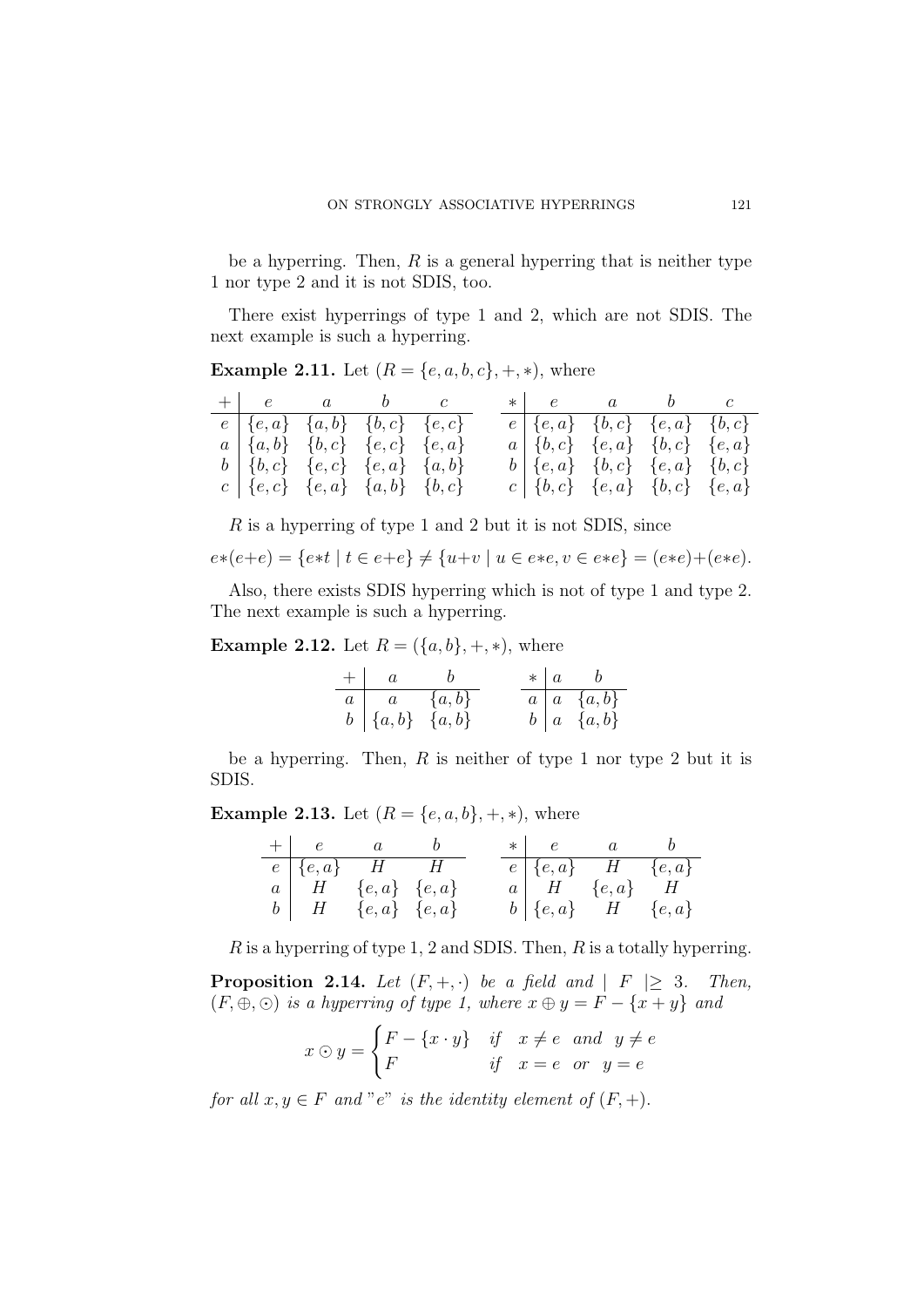*Proof.*  $(F, \oplus)$  is a strongly associative hypergroup (see [7]). Moreover,  $(F, \odot)$  is a semihypergroup. It would be sufficient to check the distributivity. Let  $\{x, y, z\} \subseteq F$ . If  $x = e$ , then  $x \odot (y \oplus z) = (x \odot y) \oplus (x \odot z) = F$ . Let  $x \neq e, y \neq e$  and  $z = e$ . Then,  $y + z \neq e$  and  $x \cdot y \neq e$ , so we have

$$
x \odot (y \oplus z) = x \odot (F - (y + z)) \supseteq x \odot e = F.
$$

In this case,  $(x \odot y) \oplus (x \odot z) = (F - \{x \cdot y\}) \oplus F \supseteq e \oplus t_1 \cup e \oplus t_2$ , where  $t_1, t_2 \in F$  and  $t_1 \neq t_2$ . Since  $(F, +)$  is a group,  $e \oplus t_1 \cup e \oplus t_2 = F$ . Hence  $(x \odot y) \oplus (x \odot z) = F$ . Now let  $x \neq e, y \neq e, z \neq e$ . If  $y + z \neq e$ , then

$$
x \odot (y \oplus z) = \bigcup_{t \in F - \{y + z\}} x \odot t \supseteq x \odot e = F.
$$

If  $y + z = e$ , then  $x \odot (y \oplus z) = \bigcup_{t \in F - \{e\}} x \odot t \supseteq x \odot t_1 \cup x \odot t_2$ , where  $t_1, t_2 \in F$  and  $e \neq t_1 \neq t_2 \neq e$ . Since  $(F - \{e\}, \cdot)$  is a group,  $x \odot t_1 \cup x \odot t_2 = F$ . Hence  $x \odot (y \oplus z) = F$ . Moreover, we have  $(x \odot y) \oplus (x \odot z) = F$ . Hence  $x \odot (y \oplus z) = (x \odot y) \oplus (x \odot z) = F$ .<br>Therefore  $(F, \oplus, \odot)$  is a hyperring of type 1. Therefore  $(F, \oplus, \odot)$  is a hyperring of type 1.

Now, we present a way to obtain a class of hyperrings that is of type 2. Let  $(H, \circ, *)$  be a hyperring and  $\{A_i\}_{i \in R}$  be a family of non-empty sets such that

- (1)  $(R, +, \cdot)$  is a ring,
- $(2)$   $A_{0_R} = H$ ,

$$
(3) \quad \forall i, j \in R, A_i \cap A_j = \emptyset.
$$

Let  $K = \bigcup_{i \in R} A_i$  and define the following hyperoperations on K

- (1)  $\forall x, y \in H$ ,  $x \oplus y = x \circ y$ ,  $x \odot y = H$ ,
- (2)  $\forall x \in A_i$ ,  $\forall y \in A_j$ , such that  $A_i \times A_j \neq H \times H$ ,  $x \oplus y = A_{i+j}$ ,  $x \odot y = A_{i \cdot j}.$

The structure  $(K, \oplus, \odot)$  is a hyperring which is called  $(H, R)$ −hyperring.

**Theorem 2.15.**  $K = \bigcup_{i \in R} A_i$  is a hyperring of type 2. We shall say that K is an  $(H, R) - hyperring$  of type 2.

*Proof.* We show that  $\odot$  is a left strongly associative hyperoperation. Let  $\{x, y, z\} \subseteq K$ . If  $x, y, z \in H$  then it is clear that  $x \odot (y \odot z) =$  $\{H\} = (x \odot y) \odot z$ . If  $x, y \in H = A_0, z \in A_k$  such that  $k \neq 0$ , then for all  $t \in y \odot z = A_{0,k} = H$ , we have  $x \in H = x \odot y$ , and  $x \odot t = H = x \odot z$ . If  $x \in A_m, y \in A_n, z \in H = A_0$  such that  $m, n \neq 0$ , then for all  $t \in y \odot z = A_0 = H$  and for all  $s \in x \odot y = A_{m,n}$  we have

$$
x \odot t = H = s \odot z.
$$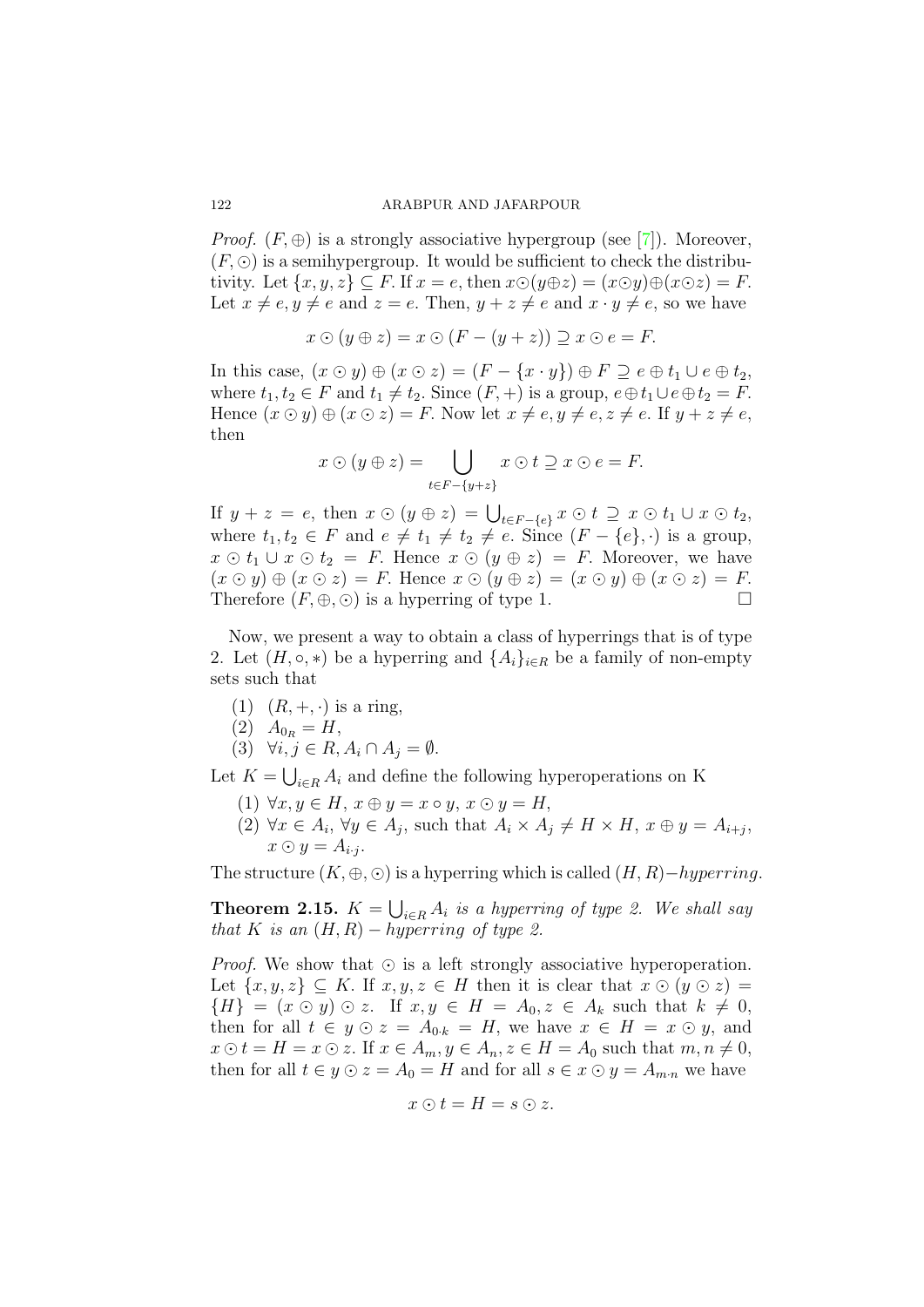Now let  $x \in A_i, y \in A_j, z \in A_k$ , such that  $A_i \times A_j \times A_k \neq H \times H \times H$ and let  $t \in y \odot z = A_m$ , such that  $j \cdot k = m$ . If  $s \in x \odot y = A_n$ , such that  $i \cdot j = n$ , then we have

$$
x \odot t = A_{i \cdot m} = A_{i \cdot (j \cdot k)} = A_{(i \cdot j) \cdot k} = A_{n \cdot k} = s \odot z.
$$

Thus  $(K, \odot)$  is a left strongly associative hyperoperation. Similarly  $\odot$ is a right strongly associative hyperoperation. Consequently  $K$  is a hyperring of type 2.

 $\Box$ 

*Remark* 2.16. In structure  $(K, \oplus, \odot)$  although H is totally hyperring,  $K$  is not totally. The next example is such a hyperring.

**Example 2.17.** Consider  $H = (\{e, a, b\}, \circ, *)$  and  $R = (\mathbf{Z}_2, +, \cdot)$  be as follow:

|  | $\circ \begin{array}{ccc} e & a & b \end{array}$ |                                                                              |  |                                                           | $\ast \begin{array}{ccc} e & a & b \end{array}$ |  |
|--|--------------------------------------------------|------------------------------------------------------------------------------|--|-----------------------------------------------------------|-------------------------------------------------|--|
|  | $\overline{e \mid \{e, a\}}$ <i>H H</i>          |                                                                              |  |                                                           | $e   \{e,a\}$ $H \{e,a\}$                       |  |
|  | $a \mid H \{e, a\} \{e, a\}$                     |                                                                              |  |                                                           | $a \mid H \{e,a\} \mid H$                       |  |
|  | $b \mid H \{e,a\} \{e,a\}$                       |                                                                              |  |                                                           | $b \mid \{e, a\}$ $H \{e, a\}$                  |  |
|  |                                                  | $+$ 0 1<br>$\overline{0}$ $\overline{0}$ $\overline{1}$<br>$1 \mid 1 \mid 0$ |  | $\cdot$   0   1<br>$0 \mid 0 \mid 0$<br>$1 \mid 0 \mid 1$ |                                                 |  |

Set  $A_0 = \{e, a, b\}, A_1 = \{c\}.$  Then we have the following hyperoperations:

|  | $\bigoplus$ e a b c                              |  |  | $\odot$   e a b c |  |
|--|--------------------------------------------------|--|--|-------------------|--|
|  | $e \mid \{e, a\}$ H H $c$                        |  |  | $e$   H H H H     |  |
|  | $a \mid H \{e,a\} \{e,a\}$ $c$                   |  |  | $a$   H H H H     |  |
|  | $b \mid H \{e,a\} \{e,a\}$ $c$                   |  |  | $b$   H H H H     |  |
|  | $c \begin{array}{ccc} c & c & c & H \end{array}$ |  |  | $c$   H H H $c$   |  |

 $(K, \oplus)$  is not a strongly associative hypergroup and  $(K, \oplus, \odot)$  is not also SDIS. Indeed,  $c \oplus (c \oplus e) \neq (c \oplus c) \oplus e$  and  $c \odot (a \oplus b) \neq (c \odot a) \oplus (c \odot b)$ . So  $(K, \oplus, \odot)$  is not a totally hyperring, but H is totally.

Now, we construct a totally hyperring. Let  $(R, +, \cdot)$  be a ring and  ${A(g)}_{g\in R}$  be a family of non-empty sets such that

- $(1) \quad \forall g, g' \in R, g \neq g' \Rightarrow A(g) \cap A(g') = \emptyset,$
- (2)  $g \notin R \cdot R \Rightarrow |A(g)| = 1.$

Set  $H_R = \bigcup_{g \in R} A(g)$  and define the following hyperoperations  $\oplus$  and ⊙ on  $H_R$ :  $\forall a, b \in H_R$ ,  $\exists g, g' \in R$  such that  $a \in A(g)$ ,  $b \in A(g')$ , set  $a \oplus b = A(g + g'), a \odot b = A(g \cdot g').$  For all  $g, g' \in R$ , and  $u \in A(g), v \in$  $A(g')$ , we have:

(1)  $u \oplus v = A(g + g') = A(g) \oplus A(g'),$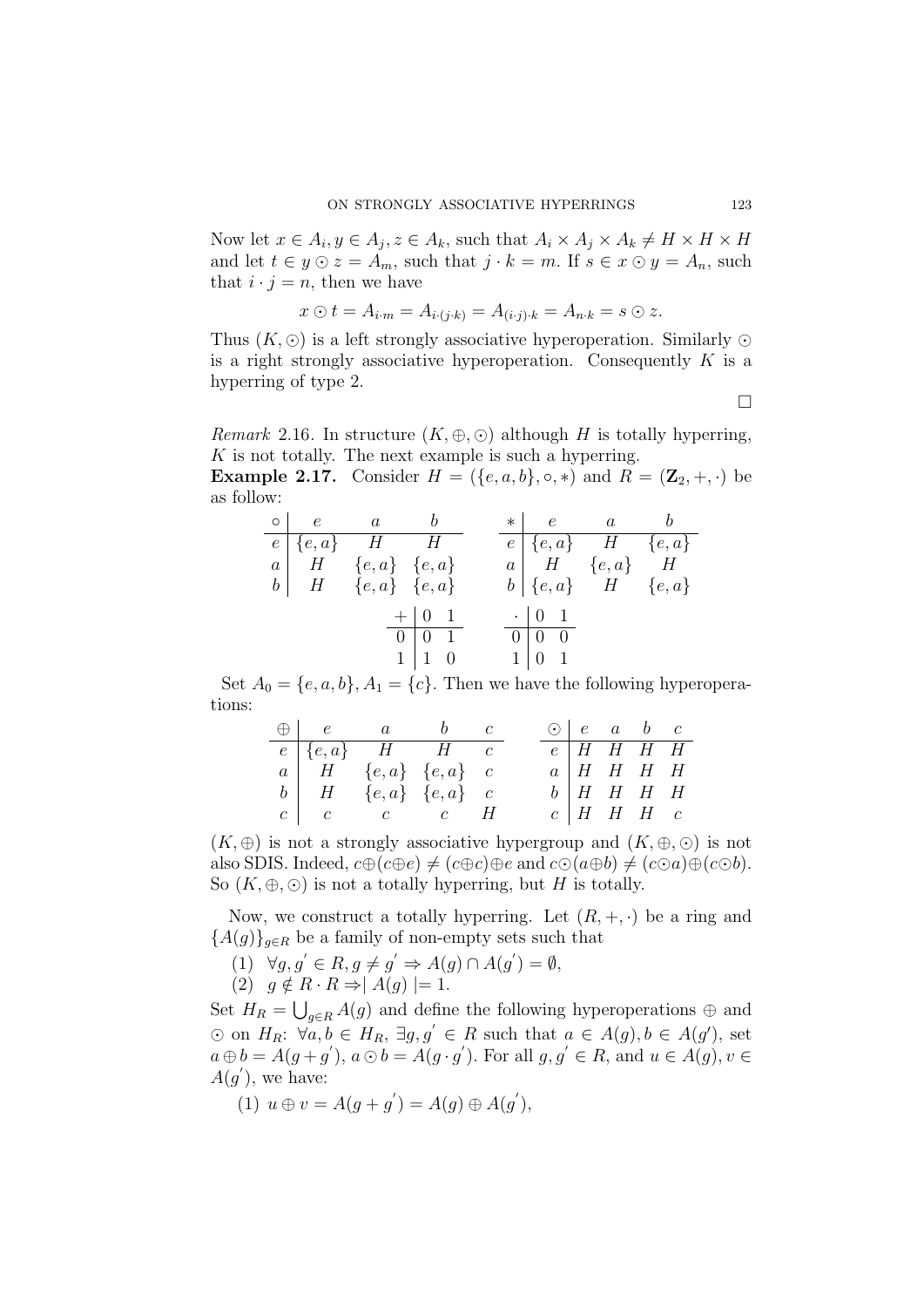(2)  $u \odot v = A(g \cdot g') = A(g) \odot A(g').$ **Theorem 2.18.**  $H_R$  is a totally hyperring.

*Proof.* According to the results of  $\overline{7}$ , the hyperoperations of  $H_R$  are strongly associative and so  $H_R$  is a hyperring of type 1 and type 2. We show that  $H_R$  is a SDIS hyperring. Let  $\{x, y, z\} \subseteq H_R$ . Then, there exists  $\{g, g', g''\}\subseteq R$  such that  $x \in A(g), y \in A(g'), z \in A(g'')$ . Let  $t \in y \oplus z = A(g' + g'')$ ,  $u \in A(g \cdot g')$  and  $v \in A(g \cdot g'')$ , so  $u \in x \odot y$ and  $v \in \mathcal{X} \odot \mathcal{Z}$ . Then, we have:

$$
x \odot t = A(g \cdot (g' + g'')) = A(g \cdot g' + g \cdot g'') = A(g \cdot g') \oplus A(g \cdot g'') = u \oplus v.
$$

Moreover, let  $s \in x \odot y = A(g \cdot g')$ ,  $t \in x \odot z = A(g \cdot g'')$  and  $w \in$  $A(g' + g'')$ , so  $w \in y \oplus z$ . Then we have

$$
x \odot w = A(g \cdot (g' + g'')) = A(g \cdot g' + g \cdot g'') = A(g \cdot g') \oplus A(g \cdot g'') = s \oplus t.
$$

Hence  $H_R$  is left strongly distributive. Similarly it is right strongly distributive. Therefore  $H_R$  is SDIS and so it is a totally hyperring.

**Definition 2.19.** Let  $(R, \oplus, *)$  be a hyperring. If  $(R, \oplus)$  is complete, then we say that R is  $\oplus$  – *complete*. If  $(R, *)$  is complete, then we say that R is  $*$  – *complete* and if both  $(R, \oplus), (R, *)$  are complete, then we say that  $R$  is complete.

In hypergroups every complete semihypergroup is strongly associative (see [7]), but complete hyperrings are not totally. The next example is such a hyperring.

**Example 2.20.** Let  $R = (\{a, b\}, +, *)$ , where

| $+ a b$                                                            |  |  | $\ast \begin{array}{ccc} a & b \end{array}$                                      |  |
|--------------------------------------------------------------------|--|--|----------------------------------------------------------------------------------|--|
| $\begin{array}{c cc}\n\hline\na & a & b \\ b & b & a\n\end{array}$ |  |  | $\begin{array}{c cc} a & \{a,b\} & \{a,b\} \\ b & \{a,b\} & \{a,b\} \end{array}$ |  |
|                                                                    |  |  |                                                                                  |  |

be a hyperring. Then,  $R$  is a complete hyperring that is not a totally hyperring.

Proposition 2.21. Every complete hyperring is a hyperring of type 1 and type 2.

*Proof.* Using  $(|7|,$  Corollary 2.13).

Remark 2.22. Every SDIS complete hyperring is totally hyperring.

*Remark* 2.23. According to the Theorem 2.18 and ( [5], 5.2.21),  $H_R$  is a totally complete hyperring.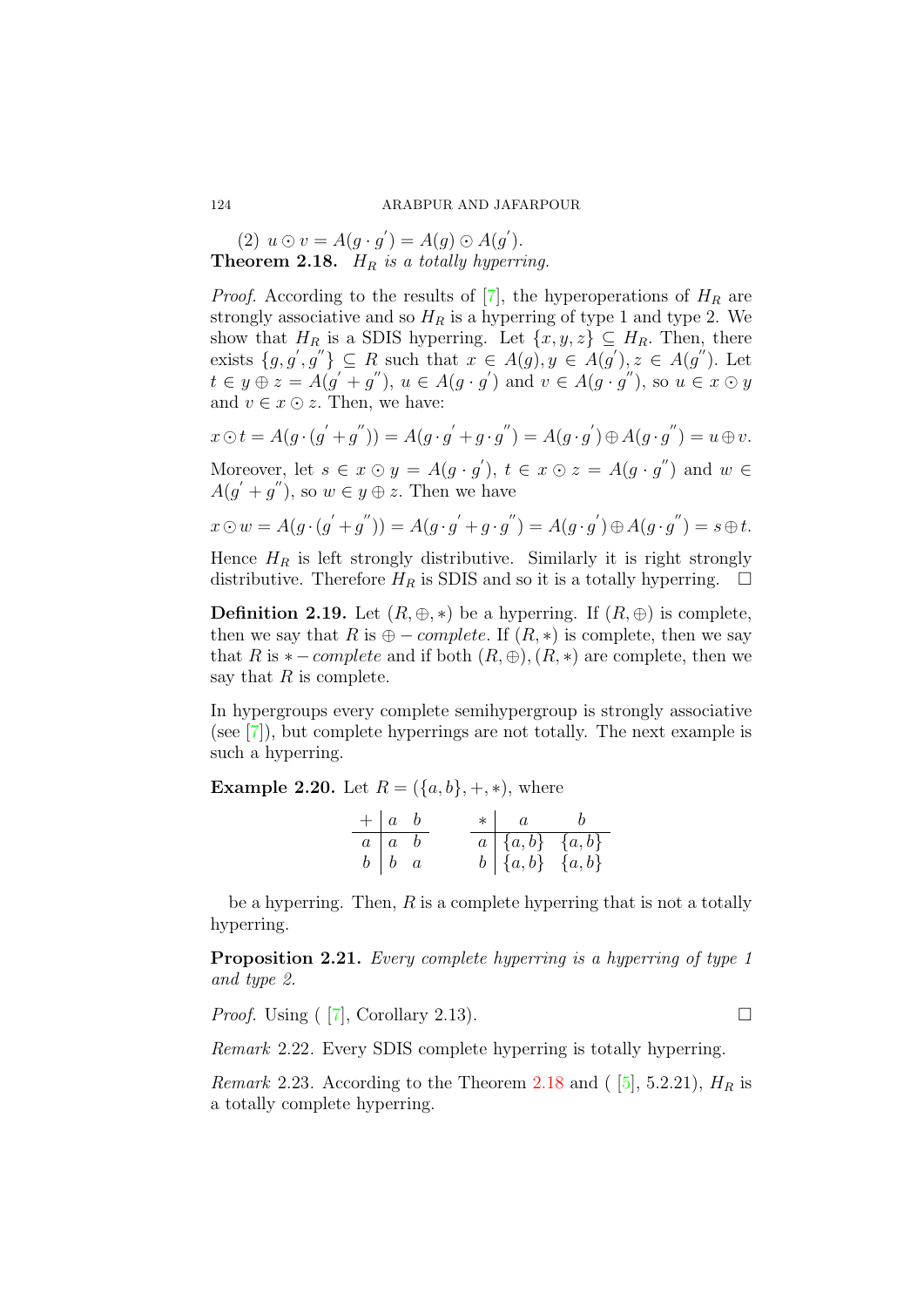Let  $(R_1, +_1, *_1)$  and  $(R_2, +_2, *_2)$  be two hyperrings. On  $R_1 \times R_2$ , we can define hyperproducts as follow:

 $(x_1, x_2) \oplus (y_1, y_2) = \{(x, y) | x \in x_1 + y_1, y \in x_2 + y_2\},\$ 

 $(x_1, x_2) \odot (y_1, y_2) = \{(x, y) | x \in x_1 *_{1} y_1, y \in x_2 *_{2} y_2\}.$ 

The structure  $(R_1 \times R_2, \oplus, \odot)$  is called the direct product of  $R_1$  and  $R_2$ .

**Theorem 2.24.** Let  $(R_1, +_1, *_1)$  and  $(R_2, +_2, *_2)$  be two hyperrings. Then,

- (1) If  $R_1$  and  $R_2$  are two hyperrings of type 1, then  $(R_1 \times R_2, \oplus, \odot)$ is a hyperring of type 1.
- (2) If  $R_1$  and  $R_2$  are two hyperrings of type 2, then  $(R_1 \times R_2, \oplus, \odot)$ is a hyperring of type 2.
- (3) If  $R_1$  and  $R_2$  are two SDIS hyperrings, then  $(R_1 \times R_2, \oplus, \odot)$  is a SDIS hyperring.

*Proof.* By  $([7],$  Theorem 2.14) we have both  $(1)$  and  $(2)$ .

(3) Let  $\{(x_1, x_2), (y_1, y_2), (z_1, z_2)\}\subseteq R_1 \times R_2$ . If  $(t_1, t_2) \in (y_1, y_2)$   $\odot$  $(z_1, z_2)$ , then  $t_1 \in y_1 *_{1} z_1, t_2 \in y_2 *_{2} z_2$ . Since  $R_1$  and  $R_2$  are SDIS hyperrings, there exist  $u_1 \in x_1 +_1 y_1$  and  $v_1 \in x_1 +_1 z_1$  also  $u_2 \in x_2 +_2 y_2$ and  $v_2 \in x_2 +_2 z_2$  such that  $x_1 *_1 t_1 = u_1 +_1 v_1$  and  $x_2 *_2 t_2 = u_2 +_2 v_2$ . Thus  $(t_1, t_2) \in (y_1, y_2) \odot (z_1, z_2)$  and  $(x_1, x_2) \odot (t_1, t_2) = (u_1, u_2) \oplus (v_1, v_2)$ . Now let  $(s_1, s_2) \in (x_1, x_2) \odot (y_1, y_2)$  and  $(t_1, t_2) \in (x_1, x_2) \odot (z_1, z_2)$ . Therefore  $s_1 \in x_1 *_{1} y_1, t_1 \in x_1 *_{1} z_1, s_2 \in x_2 *_{2} y_2, t_2 \in x_2 *_{2} z_2$ . Since  $R_1$  and  $R_2$  are SDIS hyperrings, there exist  $w_1 \in y_1 + z_1$  and  $w_2 \in y_2 +_2 z_2$  such that  $x_1 *_1 w_1 = s_1 +_1 t_1$  and  $x_2 *_2 w_2 = s_2 +_2 t_2$ . Thus  $(x_1, x_2) \odot (w_1, w_2) = (s_1, s_2) \oplus (t_1, t_2)$ . Therefore  $R_1 \times R_2$  is a left strongly distributive. Similarly, it can be checked that  $R_1 \times R_2$  is a right strongly distributive and this completes the proof.

**Corollary 2.25.** If  $R_1$  and  $R_2$  are two totally hyperrings, then  $(R_1 \times R_2)$  $R_2, \oplus, \odot$  is a totally hyperring.

**Example 2.26.** ( $\mathbb{Z}_2 \times R$ ,  $\oplus$ ,  $\odot$ ) is a totally hyperring, where  $\mathbb{Z}_2$  and R are hyperrings in the following tables, respectively:

|  |                              | $+$ <sub>1</sub> $x$ $y$ |  | $*_{1}$ $x$ $y$     |                                |  |
|--|------------------------------|--------------------------|--|---------------------|--------------------------------|--|
|  |                              | $x \mid x \mid y$        |  | $\boxed{x}$ $x$ $x$ |                                |  |
|  |                              | $y \mid y \mid x$        |  | $y \mid x \mid y$   |                                |  |
|  |                              |                          |  |                     |                                |  |
|  | $+2$ e a b                   |                          |  |                     | $*_{2}$ e a b                  |  |
|  | $e \mid \{e, a\}$ H H        |                          |  |                     | $e \mid \{e,a\}$ $H \{e,a\}$   |  |
|  | $a \mid H \{e, a\} \{e, a\}$ |                          |  |                     | $a \mid H \{e,a\} \mid H$      |  |
|  | $b \mid H \{e,a\} \{e,a\}$   |                          |  |                     | $b \mid \{e, a\}$ $H \{e, a\}$ |  |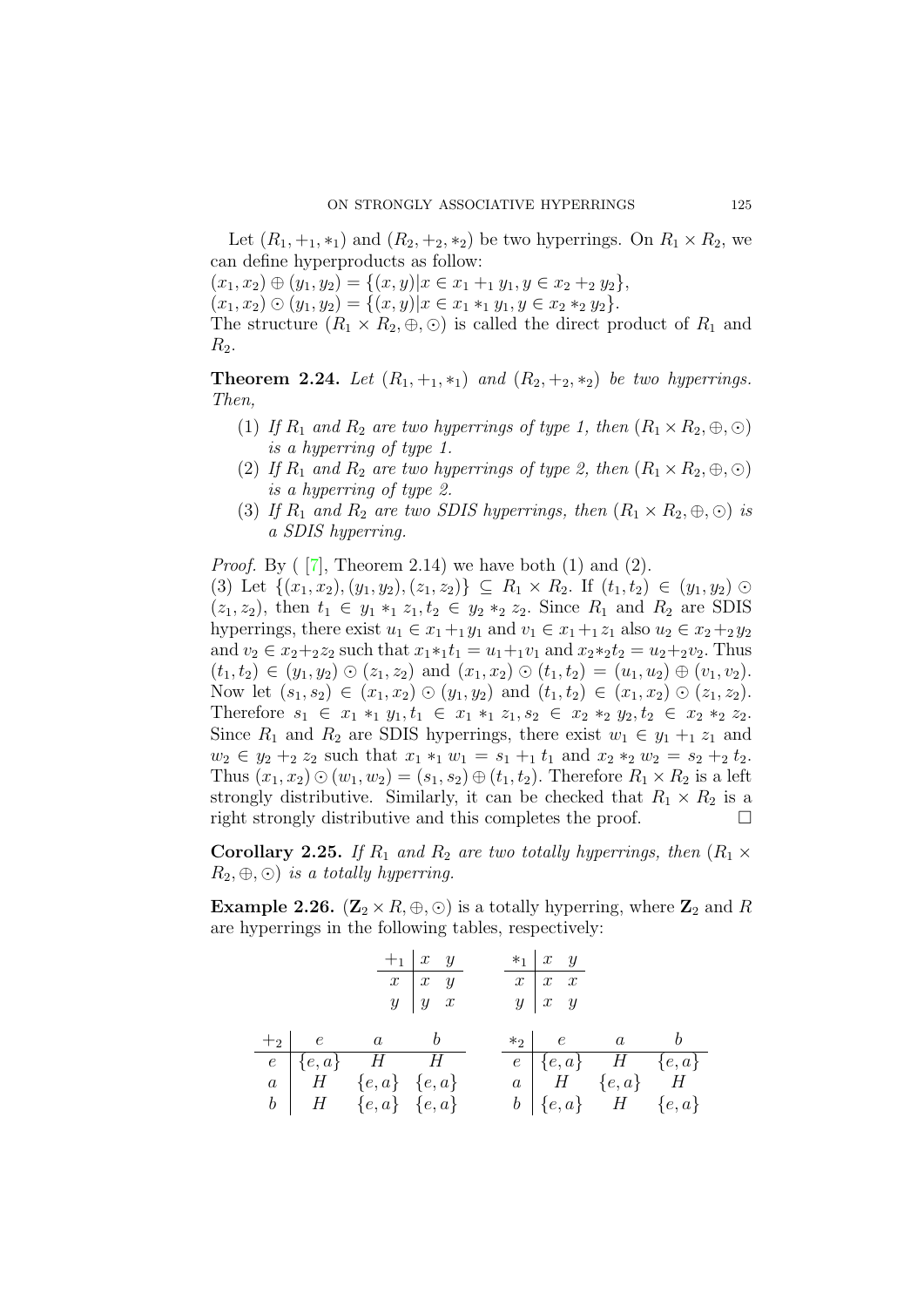| $\bigoplus$                   | $1 = (x, e)$        | $2=(x,a)$                                        | $3=(x,b)$     | $4=(y,e)$     | $5=(y,a)$             | $6 = (y, b)$  |
|-------------------------------|---------------------|--------------------------------------------------|---------------|---------------|-----------------------|---------------|
| $1=(x,e)$                     | $\{1,2\}$           | $\{1,2,3\}$                                      | $\{1,2,3\}$   | $\{4, 5\}$    | $\{4, 5, 6\}$         | $\{4, 5, 6\}$ |
| $2=(x,a)$                     | $\{1,2,3\}$         | $\{1,2\}$                                        | $\{1,2\}$     | $\{4, 5, 6\}$ | $\{4, 5\}$            | $\{4, 5\}$    |
|                               |                     | $3 = (x, b)   \{1, 2, 3\}$ $\{1, 2\}$ $\{1, 2\}$ |               | $\{4, 5, 6\}$ | $\{4,5\}$ $\{4,5\}$   |               |
|                               | $4=(y,e)$ $\{4,5\}$ | $\{4, 5, 6\}$                                    | $\{4, 5, 6\}$ | $\{1,2\}$     | $\{1,2,3\}$           | $\{1,2,3\}$   |
| $5 = (y, a) \mid \{4, 5, 6\}$ |                     | $\{4, 5\}$                                       | $\{4, 5\}$    |               | $\{1,2,3\}$ $\{1,2\}$ | $\{1,2\}$     |
| $6 = (y, b)   {4, 5, 6}$      |                     | $\{4, 5\}$                                       | $\{4, 5\}$    | $\{1,2,3\}$   | $\{1,2\}$             | $\{1,2\}$     |
|                               |                     |                                                  |               |               |                       |               |
| $\odot$                       | $1 = (x, e)$        | $2=(x,a)$                                        | $3=(x,b)$     | $4 = (y, e)$  | $5=(y,a)$             | $6 = (y, b)$  |
| $1 = (x, e)$                  | $\{1,2\}$           | $\{1,2,3\}$                                      | $\{1,2\}$     | $\{1,2\}$     | $\{1,2,3\}$           | $\{1,2\}$     |
| $2=(x,a)$                     | $\{1,2,3\}$         | $\{1,2\}$                                        | $\{1, 2, 3\}$ | $\{1,2,3\}$   | $\{1,2\}$             | $\{1, 2, 3\}$ |
| $3 = (x, b)$ $\{1, 2\}$       |                     | $\{1,2,3\}$                                      | $\{1,2\}$     | $\{1,2\}$     | $\{1,2,3\}$           | $\{1,2\}$     |
|                               | $4=(y,e)$ {1,2}     | $\{1,2,3\}$                                      | $\{1,2\}$     | $\{4, 5\}$    | $\{4, 5, 6\}$         | $\{4, 5\}$    |
| $5=(y,a)$                     | $\{1,2,3\}$         | $\{1,2\}$                                        | $\{1, 2, 3\}$ | $\{4, 5, 6\}$ | $\{4,5\}$             | $\{4, 5, 6\}$ |

# 3. On totally Krasner hyperrings

**Definition 3.1.** (See [11]). A Krasner hyperring  $(R, +, \cdot, 0, 1)$  is a nonempty set R such that  $(R, +, 0)$  is a canonical hypergroup and  $(R, \cdot, 1)$ is a commutative monoid which satisfies the following conditions:

- (1)  $x \cdot (y + z) = (x \cdot y) + (x \cdot z), (y + z) \cdot x = (y \cdot x) + (z \cdot x)$ , for all  $x, y, z \in R$
- (2)  $x \cdot 0 = 0 = 0 \cdot x$ , for all  $x \in R$ ,
- (3)  $0 \neq 1$ .

Remark 3.2. Every Krasner hyperring is a hyperring of type 2.

**Example 3.3.** (See [10], 2.7 ). Let  $\mathbf{R} = (R, +, \cdot)$ , the underlying set is the set of real numbers and the multiplication is the usual multiplication of real numbers. The (hyper)addition is given as follows:

$$
x + y = \begin{cases} \{x\} & \text{if } |x| > |y| \\ \{y\} & \text{if } |x| < |y| \\ \{x\} & \text{if } x = y \\ [-|x|, |x|] & \text{if } x = -y \end{cases}
$$

Then, **R** is a Krasner hyperring.

Theorem 3.4. A Krasner hyperring R is a SDIS hyperring if and only if it is a ring.

*Proof.* Suppose that  $(R, +, \cdot)$  is SDIS Krasner hyperring. We show that for all  $0 \neq x \in R$ ,  $(x + (-x)) = 0$ . Let  $a \in R$ . Since R is SDIS, for every  $t \in x + (-x)$  there exist  $u = a \cdot x$  and  $v = a \cdot (-x)$  such that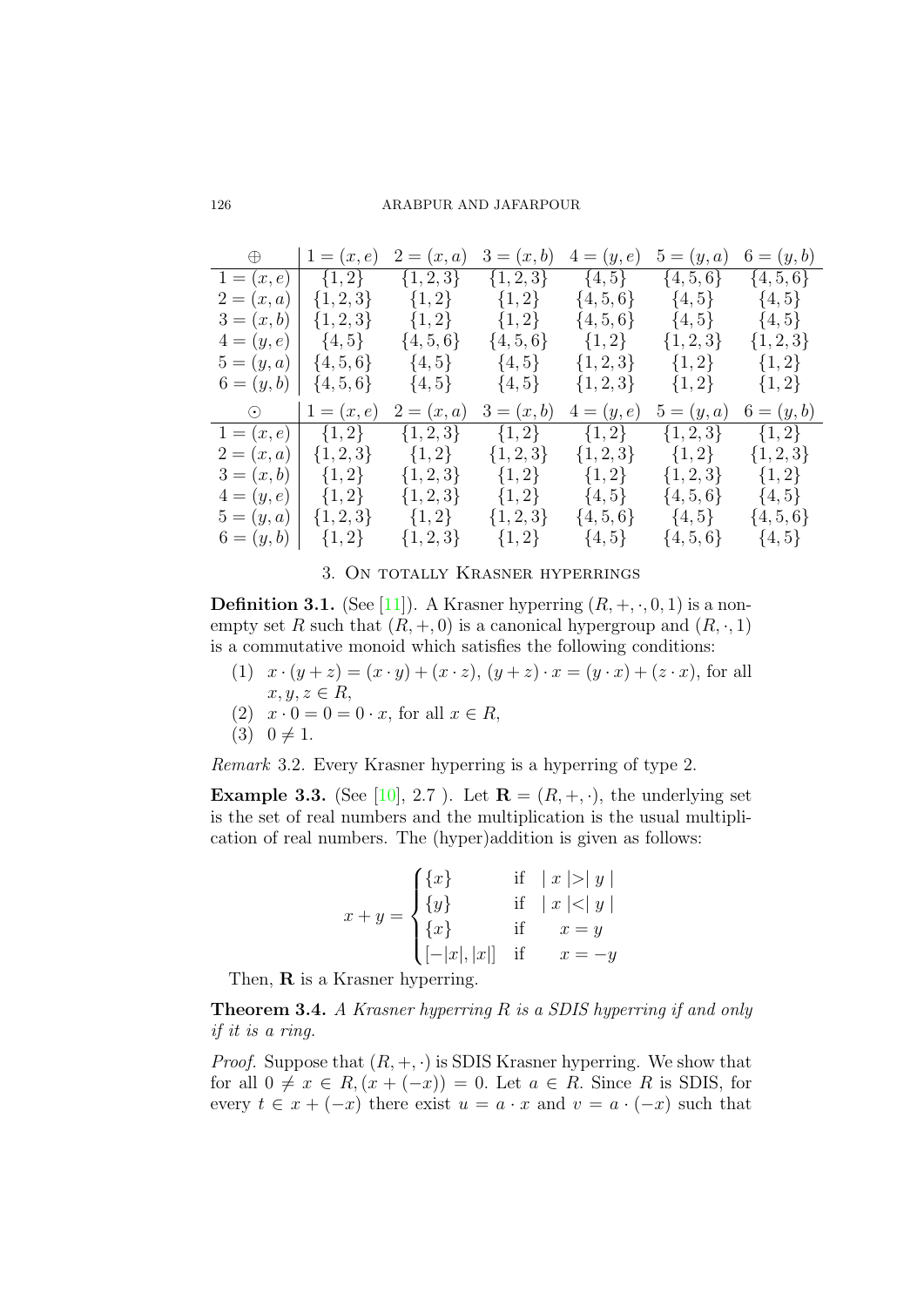$a \cdot t = u + v = a \cdot x + a \cdot (-x)$ . Set  $t = 0, a = 1$ . Then, we have  $0 = 1 \cdot 0 = (1 \cdot x) + (1 \cdot (-x)) = x + (-x)$ , thus  $(x + (-x)) = 0$ . Now let  $b, c \in R$  and  $\alpha, \beta \in b + c$ . We have

$$
\alpha \in b + c
$$
  
\n
$$
\Rightarrow c \in \alpha - b
$$
  
\n
$$
\Rightarrow \beta \in b + c = c + b \subseteq \alpha - b + b = \alpha
$$
  
\n
$$
\Rightarrow \alpha = \beta.
$$

Thus, for all  $(b, c) \in R^2$ ,  $|b + c| = 1$  and hence  $(R, +)$  is a group. Therefore  $(R, +, \cdot)$  is a ring. The converse is obvious.

Corollary 3.5. Every Krasner hyperring is a ring if and only if it is totally.

## 4. Strongly hyperoperations in hyperring of series

In this section we construct a hyperring of series over hyperrings. Let  $(R, +, \cdot)$  be a commutative hyperring such that  $(R, +)$  is regular hypergroup. A series with coefficients in  $R$  is an infinite sequence  $(a_0, a_1, \ldots, a_n, \ldots)$  in which all  $a_i$  belong to R. The set of all series with coefficients in R will be denoted as usual by  $R[[x]]$ . Two series  $(a_0, a_1, ..., a_n, ...)$  and  $(b_0, b_1, ..., b_n, ...)$  are equal if and only if  $a_i = b_i$ , for all  $i \in \mathbb{N} \cup \{0\}$ . For all  $(a_0, a_1, ..., a_n, ...)$ ,  $(b_0, b_1, ..., b_n, ...) \in R[[x]]$ we define:

$$
(a_0, a_1, ..., a_n, ...) \oplus (b_0, b_1, ..., b_n, ...) = \{(c_0, c_1, ..., c_n, ...) \mid c_i \in a_i + b_i\}
$$

and

$$
(a_0, a_1, ..., a_n, ...) \odot (b_0, b_1, ..., b_n, ...) = \{ (c_0, c_1, ..., c_n, ...) \mid c_i \in \sum_{k+l=i} a_k \cdot b_l \}.
$$

More about the hyperring of series can be found in the original article of Jančić-Rašović  $[9]$ .

**Theorem 4.1.** (See [5], 5.6.2).  $(R[[x]], \oplus, \odot)$  is a general hyperring.

**Theorem 4.2.** If R is a hyperring of type 1, then  $R[[x]]$  is of type 1.

*Proof.* Let  $(a_0, a_1, ..., a_n, ...)$ ,  $(b_0, b_1, ..., b_n, ...)$ ,  $(c_0, c_1, ..., c_n, ...) \in R[[x]]$ and

 $(t_0, t_1, ..., t_n, ...) \in (a_0, a_1, ..., a_n, ...) \oplus (b_0, b_1, ..., b_n, ...).$ 

Since  $(R, +)$  is strongly associative, so for all  $t_i \in a_i + b_i$ , there exist  $s_i \in b_i + c_i$  such that  $t_i + c_i = a_i + s_i$ . Thus

 $(t_0, t_1, ..., t_n, ...) \oplus (c_0, c_1, ..., c_n, ...) = (a_0, a_1, ..., a_n, ...) \oplus (s_0, s_1, ..., s_n, ...)$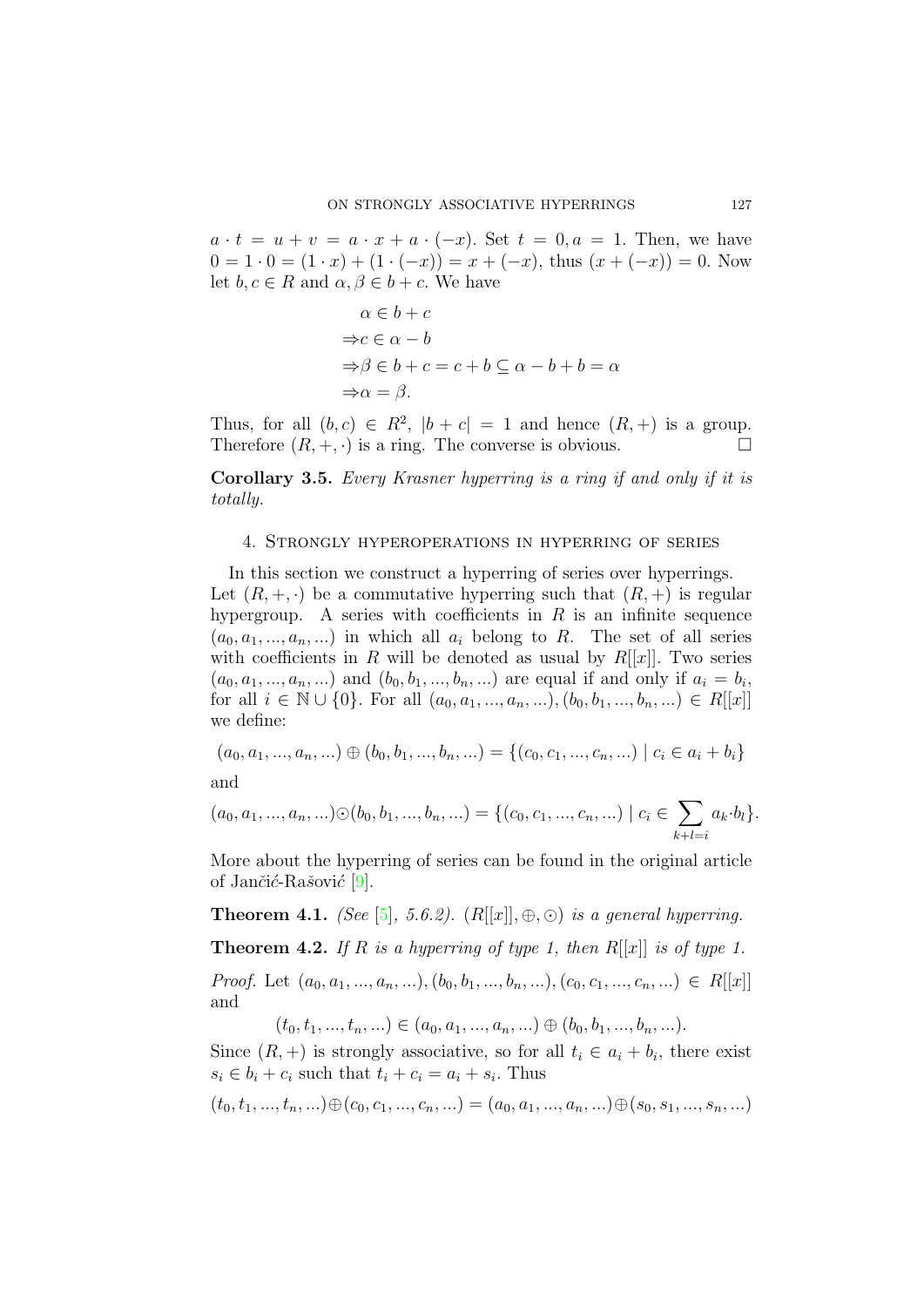and

$$
(s_0, s_1, ..., s_n, ...) \in (b_0, b_1, ..., b_n, ...) \oplus (c_0, c_1, ..., c_n, ...).
$$

Therefore  $R[[x]]$  is a right strongly associative hyperoperation. Similarly it is a left strongly associative hyperoperation. So  $(R[[x]], \oplus, \odot)$  is a hyperring of type 1. is a hyperring of type 1.

In the following, by example we show that if  $(R, \cdot)$  be strongly associative, then  $(R[[x]], \odot)$  is not strongly associative necessarily.

**Example 4.3.** Let  $(R = \{0, 1\}, +, \cdot)$ , where

|  | $+   0 1$                                                          | $\cdot$   0   1                                          |  |
|--|--------------------------------------------------------------------|----------------------------------------------------------|--|
|  |                                                                    |                                                          |  |
|  | $\begin{tabular}{c cc} 0 & 0 & 1 \\ 1 & 1 & \{0,1\} \end{tabular}$ | $\begin{array}{c cc} 0 & 0 & 0 \\ 1 & 0 & 1 \end{array}$ |  |

Consider  $X = (0, 1, 1, \ldots), Y = (1, 1, 0, \ldots), Z = (1, 0, 0, \ldots) \in R[[x]]$ . We have

$$
T = (0, 1, 0, \ldots) \in X \odot Y = \{(0, 1, \{0, 1\}, \{0, 1\}, \ldots)\}
$$

and  $T \odot Z = (0, 1, 0, \ldots)$ . But there is not an element like  $S = (s_0, s_1, \ldots)$ belongs to  $Y \odot Z = (1, 1, 1, 0, ...)$  such that  $T \odot Z = X \odot S$ .

**Corollary 4.4.** If R is a hyperring of type 2, then  $R[[x]]$  is not of type 2 necessarily.

**Example 4.5.** The following hyperring is a SDIS hyperring but  $R[[x]]$ is not a SDIS hyperring.

| $+$   0 1                                                                  |  |  | $\cdot$   0   1                                                          |
|----------------------------------------------------------------------------|--|--|--------------------------------------------------------------------------|
|                                                                            |  |  | $\begin{tabular}{c cc} 0 & 0 & \{0,1\} \\ 1 & 0 & \{0,1\} \end{tabular}$ |
| $\begin{array}{c cc} 0 & 0 & \{0,1\} \\ 1 & \{0,1\} & \{0,1\} \end{array}$ |  |  |                                                                          |

Now, let  $a = (1, 0, 0, 0, \ldots), b = (1, 1, 0, 0, 0, \ldots)$  and  $c = (0, 0, 1, 0, 0, 0, \ldots)$ . If  $x = (0, 0, 1, 0, 0, 0, 0, ...) \in a \odot (b \oplus c)$ , then  $a \odot u = \{(0, i, j, ...) | i, j, ... \in$  $\{0,1\}\}\text{, for every }u\in b\oplus c. \text{ Moreover, }y=(1,0,0,0,...)\in a\odot b\oplus a\odot c,$ but  $y \notin a \odot u$ .

# Acknowledgments

The authors would like to thank the reviewers for their valuable comments and suggestions to improve the quality of this paper.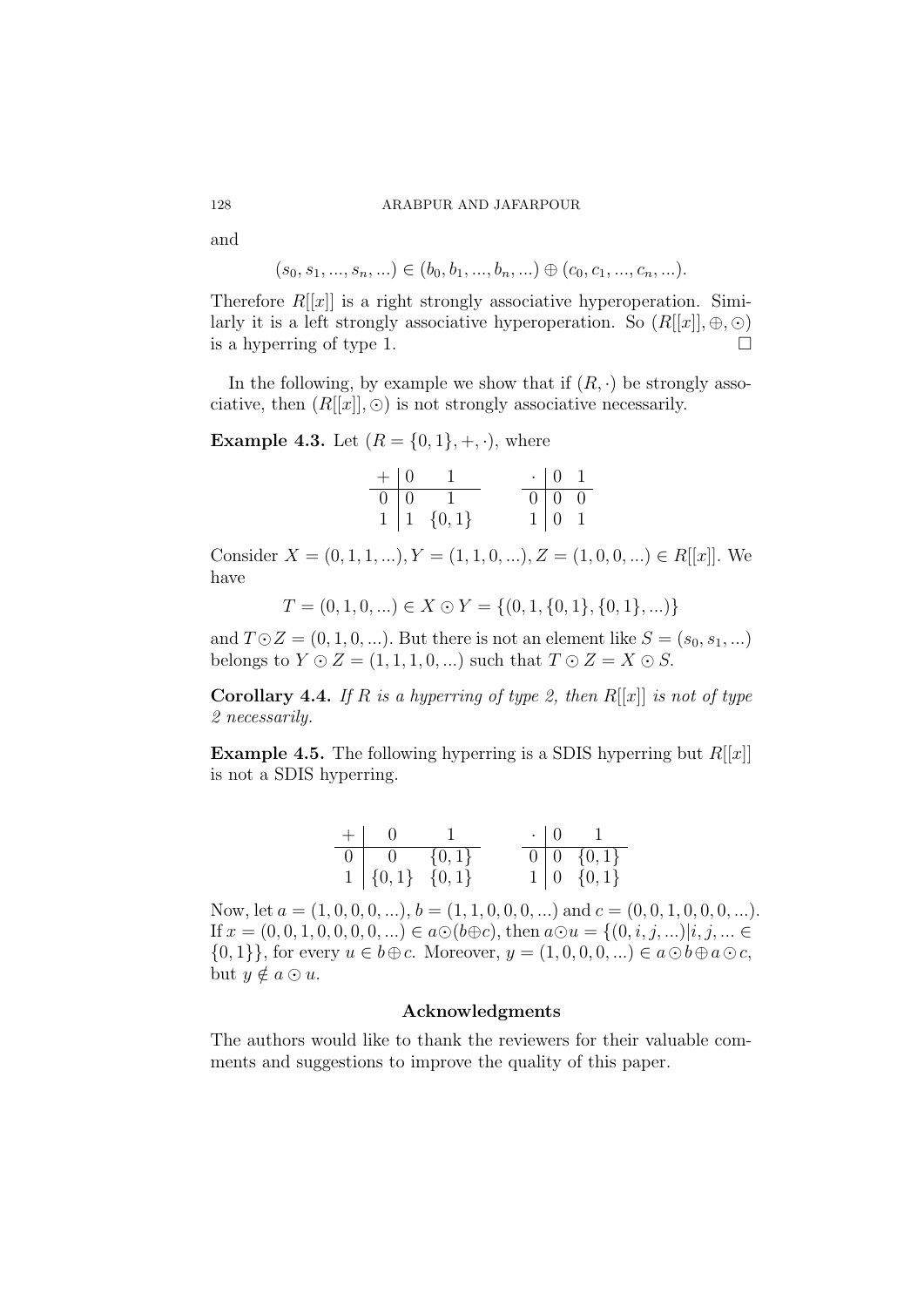#### **REFERENCES**

- 1. P. Corsini, Prolegomena of Hypergroup Theory, Second edition, Aviani Editore, 1993.
- 2. P. Corsini and V. Leoreanu, Applications of Hyperstructures Theory, Advances in Mathematics, Kluwer Academic Publishers, 2003.
- 3. I. Cristea and S. Jančić-Rašović, Composition of hyperrings, An. Stiint, Univ. Al. I. Cuza Iași. Mat. (N.S.), 21 (2013), 81-94.
- 4. I. Cristea and S. Jančić-Rašović, Operations on fuzzy relations: a tool to construct new hyperrings, J. Mult. Valued Logic Soft Comput., 21 (2013), 183-200.
- 5. B. Davvaz and V. Leoreanu-Fotea, Hyperring Theory and Applications, International Academic Press, Palm Harbor, Fla, USA, 2007.
- 6. B. Davvaz and A. Salasi, A relation of hyperrings, Comm. Algebra, 34 (2006), 4389-4000.
- 7. F. Jantani, M. Jafarpour and V. Leoreanu, On strongly associative  $(\text{semi})$ hypergroups, *J. Indones. Math. Soc.*, **23** (2017), 43-53.
- 8. M. De Salvo, Hyperrings and hyperfields, Annales Scientifiques de l'Universite de Clermont-Ferrand II., 22 (1984), 89-107.
- 9. S. Jančić-Rašović, About the hyperring of polynomials, Ital. J. Pure Appl. Math., 21 (2007), 223-234.
- 10. J. Jun, Algebraic geometry over hyperrings, Adv. Math., 323 (2018), 142-192.
- 11. M. Krasner, A class of hyperrings and hyperfields, Int. J. Math. Math. Sci., 6 (1983), 307-311.
- 12. F. Marty, Sur uni Generalization de la Notion de Group, 8th Congress Math., Scandenaves, Stockholm, Sweden, (1934), 45-49.
- 13. X. Ma, J. Zhan, M.I. Ali and N. Mehmood, A survey of decision making methods based on two classes of hybrid soft set models, Artif. Intell. Rev., 49 (2018), 511-529.
- 14. X. Ma, J. Zhan and V. Leoreanu-Fotea, Rough soft hyperrings and corresponding decision making, *J. Intell. Fuzzy Systems*, **33** (2017), 1479–1489.
- 15. X. Ma, J. Zhan and B. Davvaz, Notes on approximations in hyperrings, J. Mult.-Valued Logic Soft Comput., 29 (2017), 389-394.
- 16. J. Mittas, Hypergroupes canoniques, Math. Balkanica (N.S.), 2 (1972), 165- 179.
- 17. J. Mittas, Hyperanneaux et certaines de leurs propriétés, C. R. Acad. Sci. Paris, 269 (1969), A623-A626.
- 18. S. Sh. Mousavi, V. Leoreanu and M. Jafarpour,  $\Re$ -parts in (semi)hypergroups, Ann. Math. Pure Appl., 190 (2011), 667- 680.
- 19. W. Phanthawimol, Y. Punkla, K. Kwakpatoon and Y. Kemprasit, On homomorphisms of Krasner hyperrings, An. Stiint, Univ. Al. I. Cuza Iași. Mat. (N.S.), 57 (2011), 239-246.
- 20. R. Rota, Strongly distributive multiplicative hyperrings, J. Geom. Appl., 39 (1990), 130-138.
- 21. S. Spartalis, A class of hyperrings, Riv. Mat. Pure Appl., 4 (1989), 55-64.
- 22. D. Stratigopoulos, Certaines classes d'hypercorps et d'hyperanneaux in Hypergroups, Other Multivalued Structures and Their Applications, pp. 105-110, University of Udine, Udine, Italy, 1985.
- 23. T. Vougiouklis, Representation of hypergroups, hypermatrices, Riv. Mat. Pure Appl., 2 (1987), 7-19.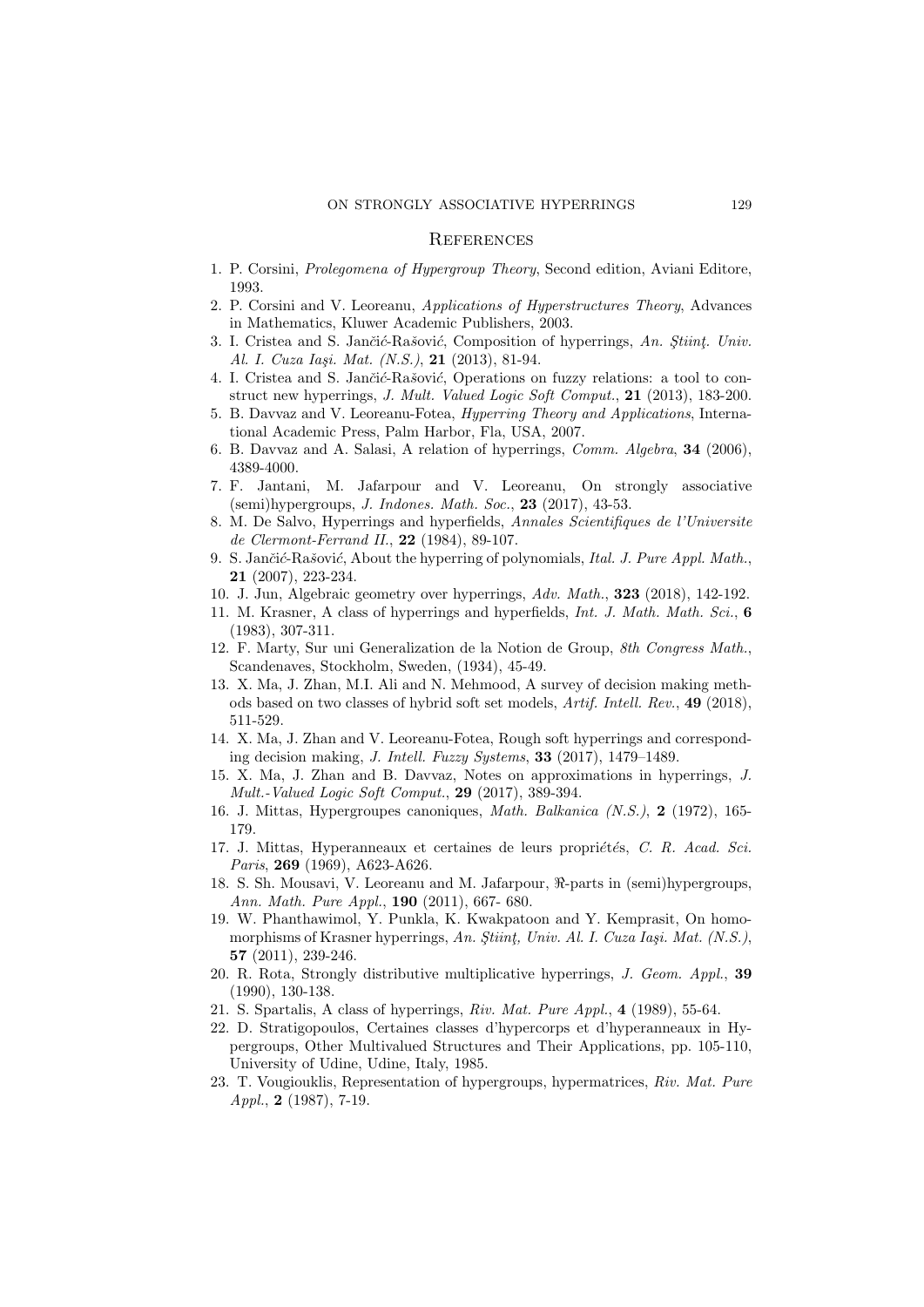- 24. T. Vougiouklis, The fundamental relation hyperrings. The general hyperfield, Proc. Forth Int. Congress on Algebraic hyperstructures and Applications, Word scientific, 1991.
- 25. T. Vougiouklis, Hyperstructures and their representation, Hadronic press, Inc, palm Harber, USA, 115, 1994.
- 26. T. Vougiouklis and B. Davvaz, Commutative rings obtained from hyperrings (Hv-rings) with  $\alpha^*$  – relations, Comm. Algebra, **35** (2007), 3307-3320.

# Fatemeh Arabpur

Department of Mathematics, Vali-e-Asr University of Rafsanjan, Rafsanjan, Iran. Email: f.arabpour@yahoo.com

# Morteza Jafarpour

Department of Mathematics, Vali-e-Asr University of Rafsanjan, Rafsanjan, Iran. Email: m.j@mail.vru.ac.ir